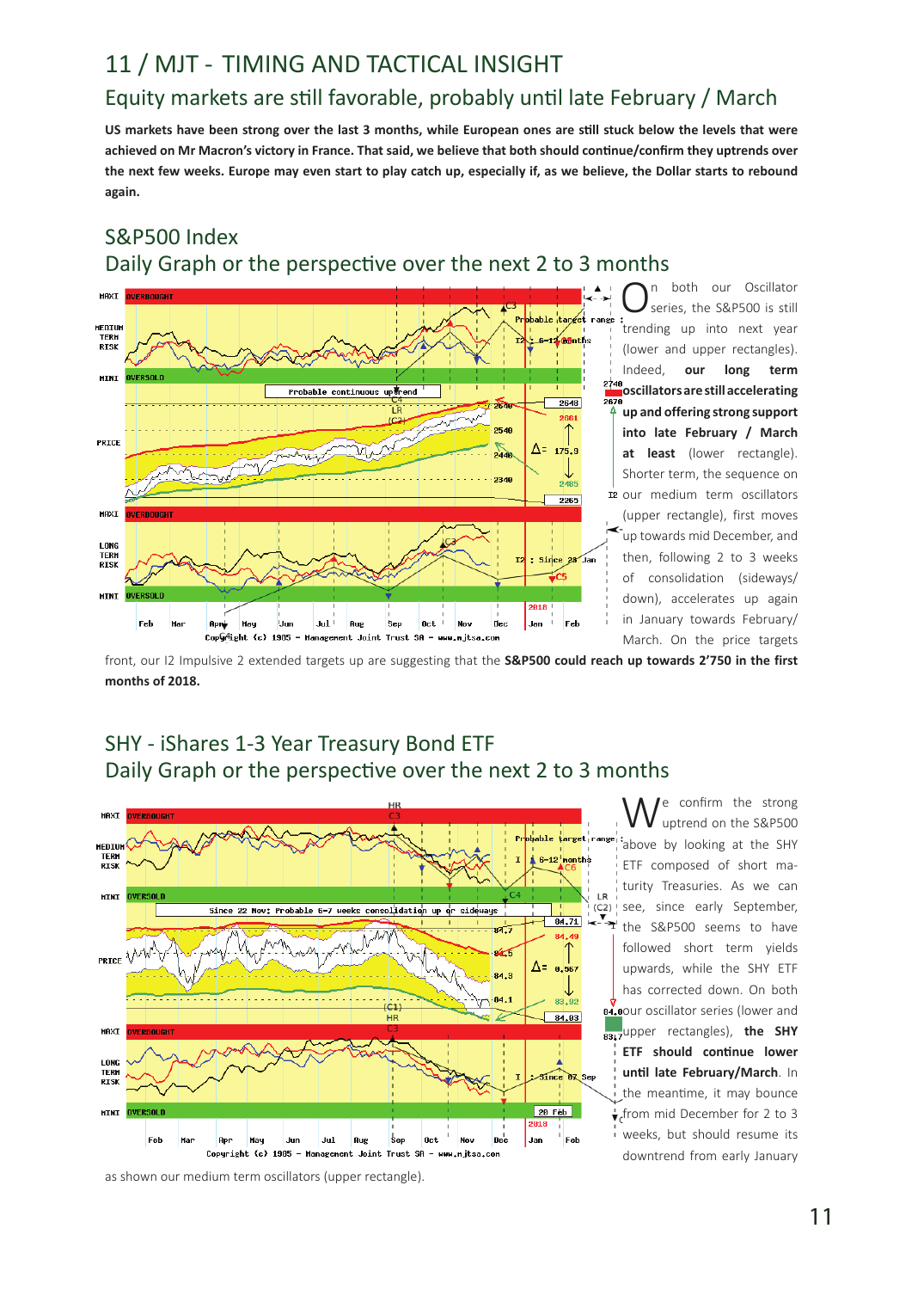# GLD - SPDR Gold Trust / SPY - SPDR S&P 500 Daily Graph or the perspective over the next 2 to 3 months



e now consider the Gold ratio vs the S&P500. Similarly to the graph of the SHY ETF, the ratio has been heading down since early September. **On both our oscillators series**  (lower and upper rectangles), we expect it to continue lower towards late February/ March. In the meantime, an intermediate low mid December could trigger a 2 to 3 weeks bounce. Yet from early January, the Gold/S&P500 ratio should resume its downtrend v<sub>c4</sub>into March.

# Gold Spot (USD/oz) Daily graph or the perspective over the next 2 to 3 months



**The graph of Gold standalone confirms a similar picture. On both our oscillator series (lower and upper rectangle), we would expect Gold to continue lower, probably until late February/March.** In  $\frac{v}{1284}$  the meantime, Gold may find an intermediate low mid December and could bounce for 2 to 3 weeks, before it resumes down from early January (our medium term oscillators; upper rectangle). Until mid December, Gold could first reach  $\overrightarrow{ }_{c}$ , its C Corrective targets down (right-hand scale) slightly below USD 1'250/oz. From Janua-

ry, Gold should then move lower, probably towards our I Impulsive targets to the downside (not shown yet). We can calculate these into the USD 1'180 - 1'130/oz range. That said, any dip below USD 1'200/oz should be short lived. Indeed, longer term, and as mentioned on page 27 of this edition, we expect Gold to pretty much hold USD 1'200/oz in Q1 2018, before it gradually resumes its uptrend during the rest of 2018.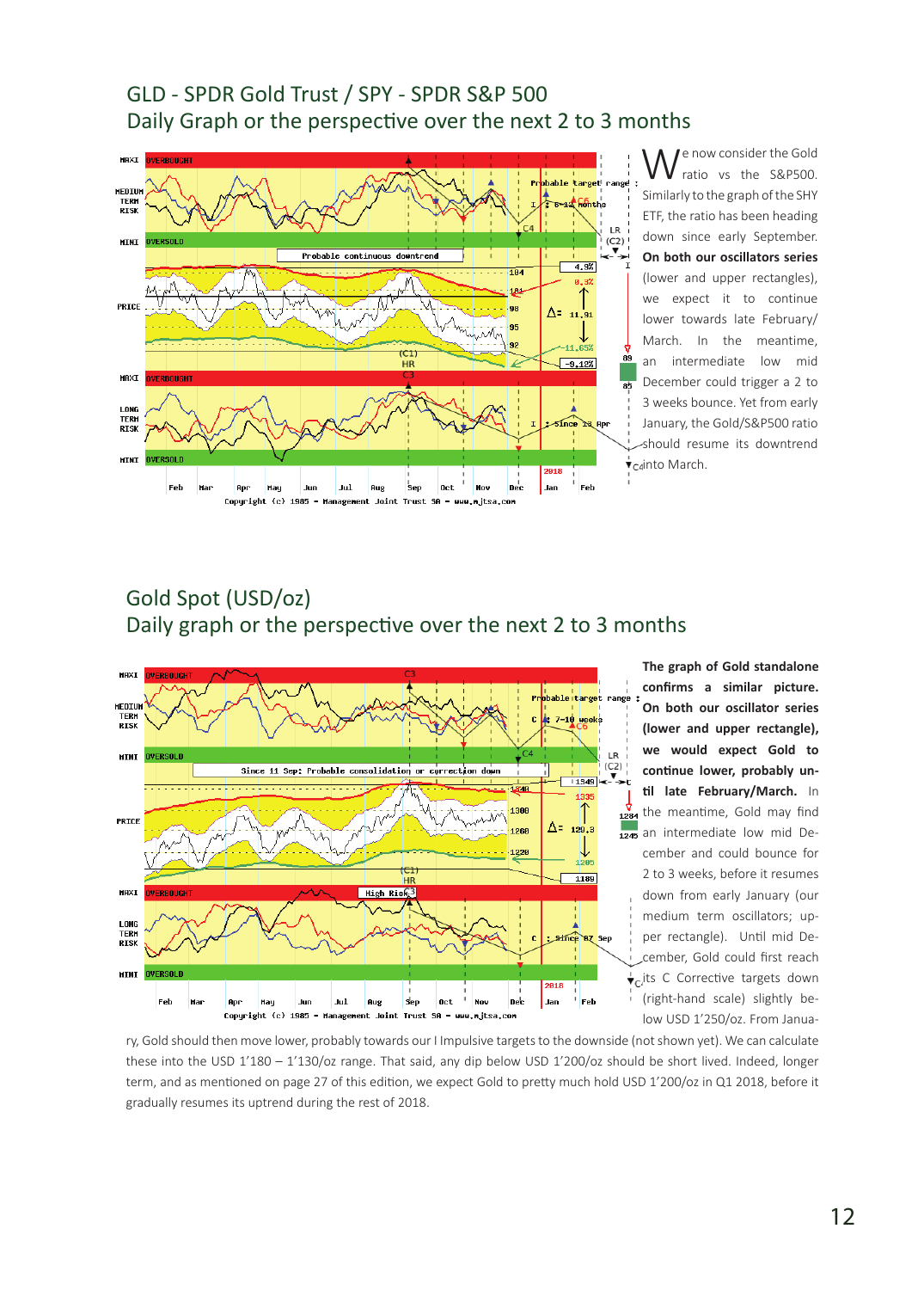# GDX - Market Vectors Gold Miners ETF Daily graph or the perspective over the next 2 to 3 months



XLY - Consumer Discr. Sector SPDR Fund / XLP - Consumer Staples Sector SPDR Fund

Daily graph or the perspective over the next 2 to 3 months



**We now look at a classic Risk-on/Risk-off indicator, the ratio between Consumer Discretionary and Consumer Staples.** Following 118 its acceleration up since early 187 September, it has now reached a High Risk position on our long term oscillators (lower rectangle). On our medium term oscillators (upper rectangle), it may correct a bit from **mid December to year-end, but should start to outperform again from early January until late February/March.**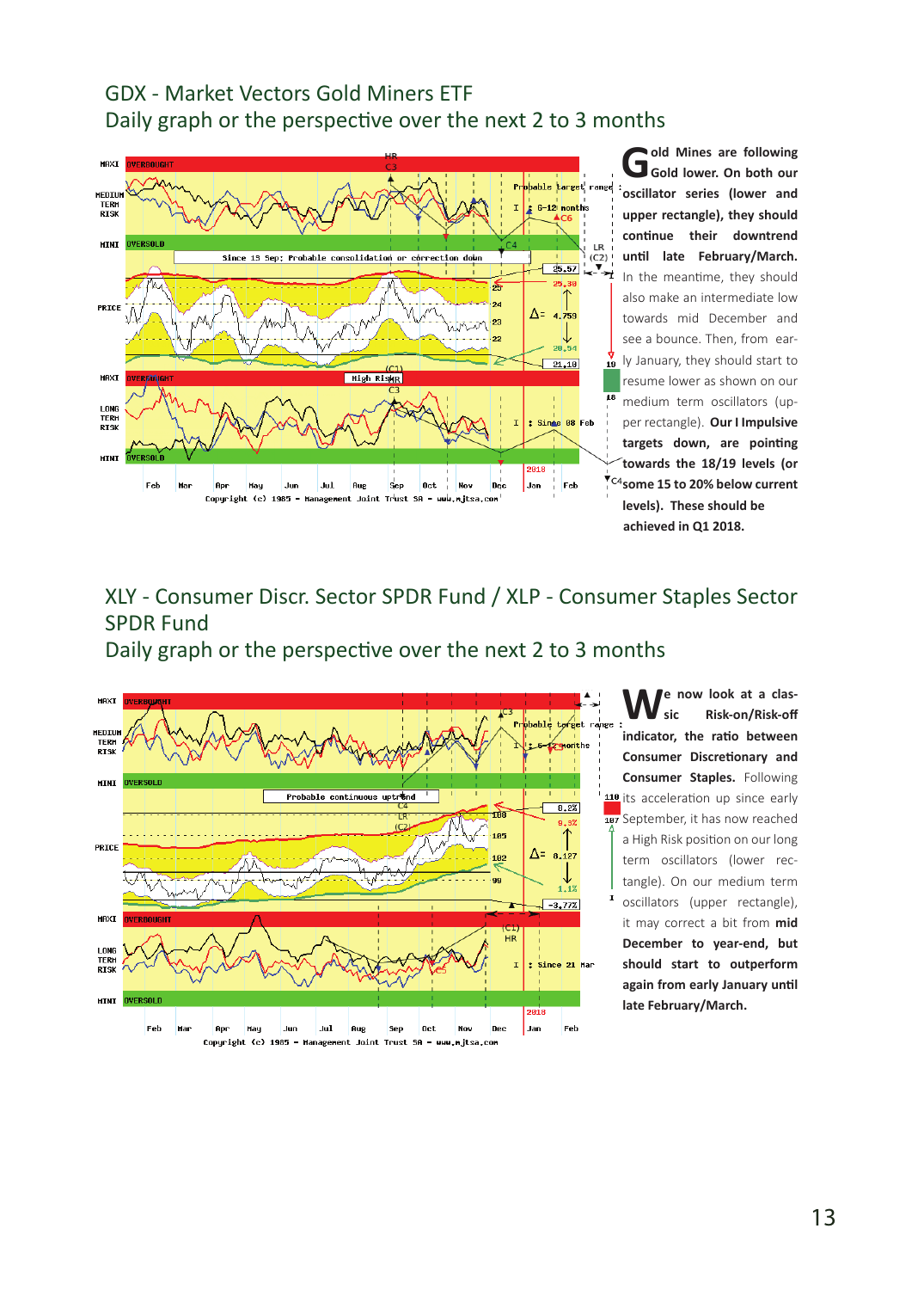# Dow Jones EURO STOXX 50 Daily graph or the perspective over the next 2 to 3 months



Switching to Europe, we now<br>Sineview the Euro Stoxx 50 Index. Following its brief upside break-out late October, it is now back into the range. **The sequences we show on both our oscillators series (lower**   $\frac{v}{3530}$  and upper rectangles) are still **heading up into late January at least** (lower rectangle)**, and probably towards late February / March** (upper rectangle). In the meantime, we expect the Euro Stoxx 50 to make an attempt to the upside towards mid December, correct slightly until early January and, then start accelerating up again

#### towards late January and possibly February and March.

EUR/USD



**The scenario outlined above, depends a lot on the Euro, and how strong it will remain during December and then Q1 2018**. In last month's edition, we pointed out that the Euro would probably see a bounce above the 1.17 during the first weeks of November and that from the 2nd half of November, it should start to retrace down into December. The sequences we show on both oscillator series (lower and upper rectangles) still confirm this view: **EUR/USD should now resume down, possibly into mid / 3rd week** 

**of December and towards our C Corrective targets down between 1.16 and 1.13** (right-hand scale). Following that, we would expect a slight bounce into early January and then further consolidation down (probably at high levels) into late February at least.

### 14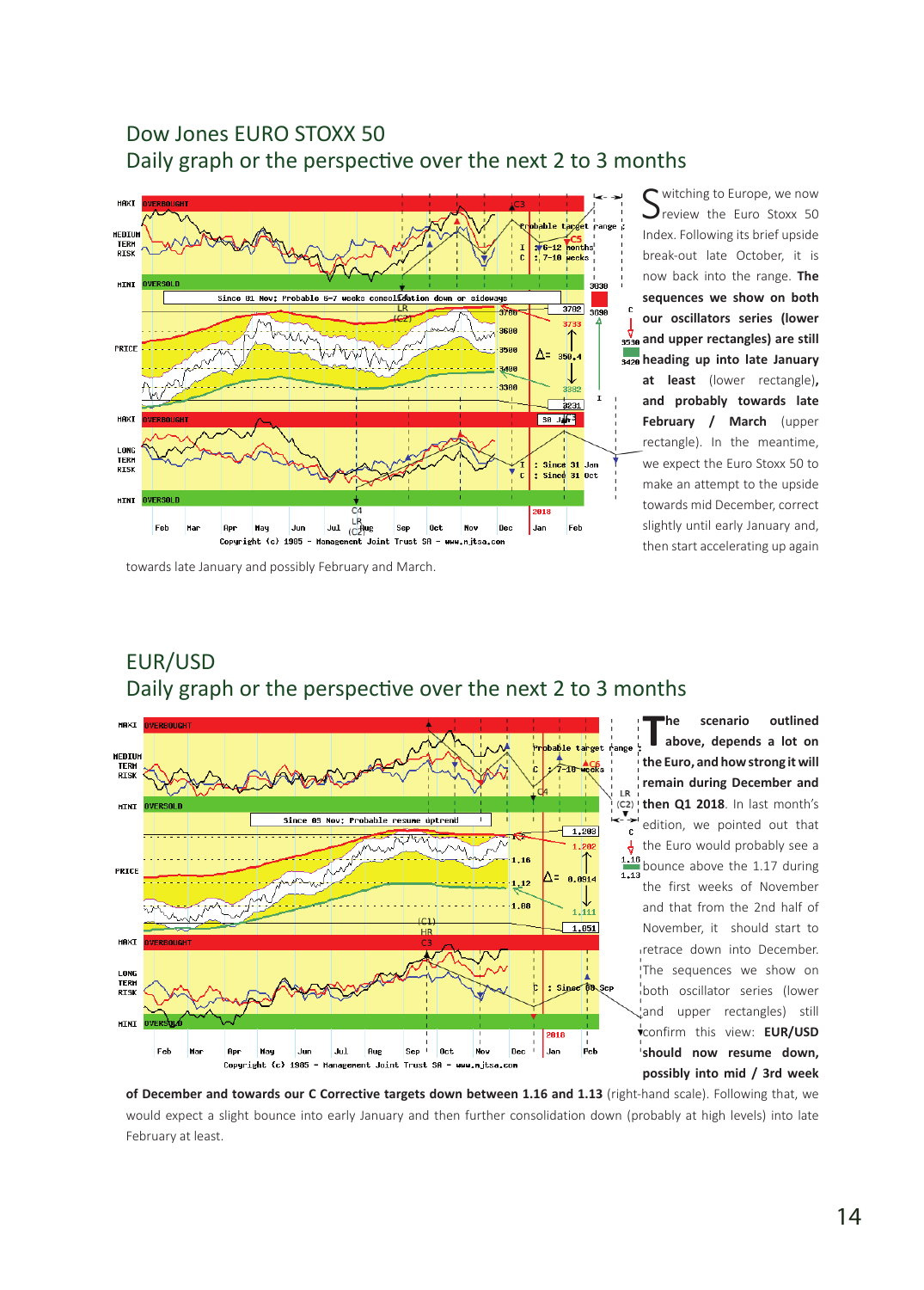# FTSE100 Daily Graph or the perspective over the next 2 to 3 months



The FTSE has had a terrible<br>time with the strong GBP/ USD since June. It has reached into our C Corrective targets down (right-hand scale) on several occasion, but has not broken through. We believe this is currently the case again. <sup>7340</sup> Indeed, while our long term os-7200 cillators (lower rectangle) have found the support of a base (higher lows), our medium term oscillators are still in an uptrend (upper rectangle). **Over the next few days, the FTSE should resume its uptrend, first into mid/late December and then from mid January possibly** 

**into March. Our I Impulsive targets to the upside (right-hand scale) would point to levels between 7'680 and 7'860 during Q1 2108.**



# GBP/USD Daily Graph or the perspective over the next 2 to 3 months

**As with the EuroStoxx 50 and the Euro, the FTSE 100 will probably need a weaker Pound to start moving up again and fulfill its targets above. This should be the casevover the next few weeks at least. Indeed, GBP/USD has reached a top zone on our medium term oscillators (upper rectangle) and could now correct down into mid/3rd week December.** That said, GBP/USD does seem stronger than the EUR/USD, especially towards year-end and early 2018. It may even continue to trend up during Q1 2018 as shown on our

long term oscillators (lower rectangle). Because of this headwind, the FTSE may underperform other European markets over the next few months.